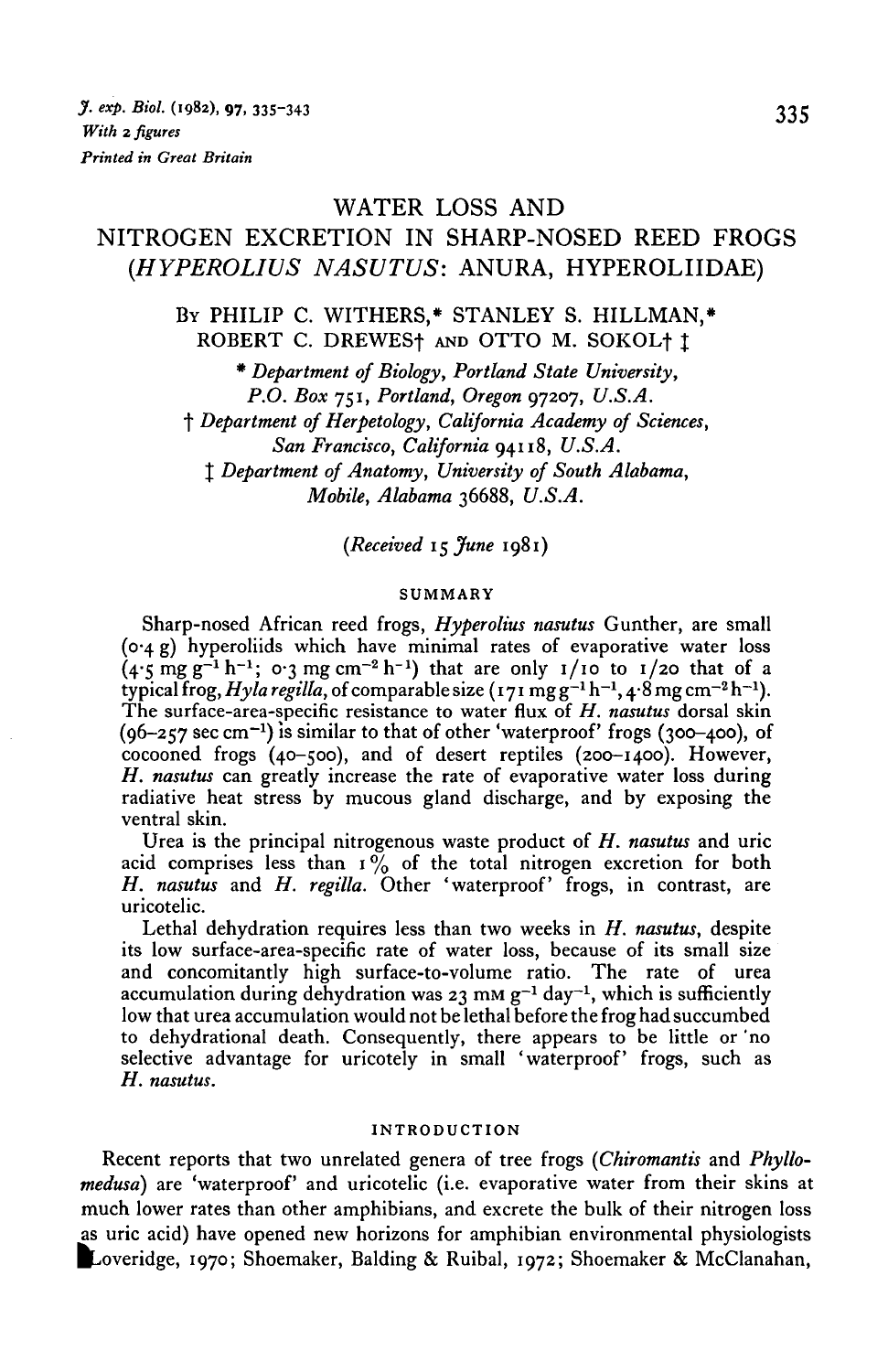# 336 P. C. WITHERS AND OTHERS

1975; Drewes *et al.* 1977). Loveridge (1976) subsequently reported seasonally reduced rates of evaporative water loss (EWL) in a third unrelated amphibian *Hyperolius nasutus* (Family Hyperoliidae) of about o-6 mg g-1 h-1. *H. nasutus* differs from the previously described 'waterproof' frogs in that it is a very small species (about 0-4 g), and occurs in mesic environments throughout South, Central and East Africa (Loveridge, 1957; Broadley, 1971; Loveridge, 1976; Passmore & Carruthers, 1979). We have investigated the water relations of *H. nasutus* to determine its EWL under conditions similar to those used in studies of *Chiromantis* and *Phyllomedusa,* to determine whether its mechanism for 'waterproofing' is similar to that of *Chiromantis* or *Phyllomedusa,* and to document whether *H. nasutus* is uricoletic.

#### **MATERIALS AND METHODS**

*Hyperolius nasutus* were collected at Chemilil, Kenya and shipped to the California Academy of Sciences for study. Body mass of the adult frogs was from  $\sigma_4$  to  $\sigma_5$  g. Specimens of the Pacific tree frog *(Hyla regilla)* of similar body mass were collected locally in Oregon, and were studied in the same fashion as *Hyperolius.*

Evaporative water loss (EWL) was measured gravimetrically and hygrometrically. The gravimetric method consisted of placing frogs in cylindrical vials  $(2 \cdot 1 \text{ cm} \times$  $3.8$  cm high) enclosed at the end with plastic mesh ( $1 \times 1$  mm) in a desiccator over drierite. Vials and frogs were weighed daily, or more frequently, to  $\pm$  o.1 mg. Weight loss was assumed to equal water loss. Hygrometric measurement used a flow-through system (flow rate = 350 cm<sup>3</sup> min<sup>-1</sup>; velocity = 3 m min<sup>-1</sup>) with the frog confined in a section of tygon tubing. Air entering the chamber was dried to a dew point of  $-22$  °C using drierite. Dew point of the excurrent air was continuously monitored with an EG & G (Model 911) dew-point hygrometer and a Honeywell strip-chart recorder. Absolute water content of the incurrent and excurrent air was calculated from the dew point using the equations of Parish & Putnam (1977) and water loss calculated from the difference between excurrent and incurrent absolute humidities.

The surface area of the frogs was calculated from the equation,  $SA$  (cm<sup>2</sup>) = 9.9 g<sup>0.56</sup> (McClanahan & Baldwin, 1969). We determined that one-third of the predicted surface area of *H. nasutus* was adpressed to the substratum, hence we assumed that two-thirds of the total surface area was exposed. This same assumption was made in calculating the cutaneous resistance of the skin to water flux for *H. regilla* and other amphibians and reptiles.

*H. nasutus* were also heat stressed with a 150 W infrared heat lamp during the measurement of EWL in order to determine whether the frogs could increase EWL for cooling.

The concentrations of nitrogenous wastes in the urine were measured for individuals either given access to, or deprived of, water. Urine samples were periodically collected directly from the bladder into 100 *fil* glass capillary tubes. Urea and ammonia concentrations were determined with a modified urease assay (Sigma Chemicals) and uric acid concentration was determined from the absorbance at 290 nm of urine samples with and without uricase digestion (Sigma Chemicals).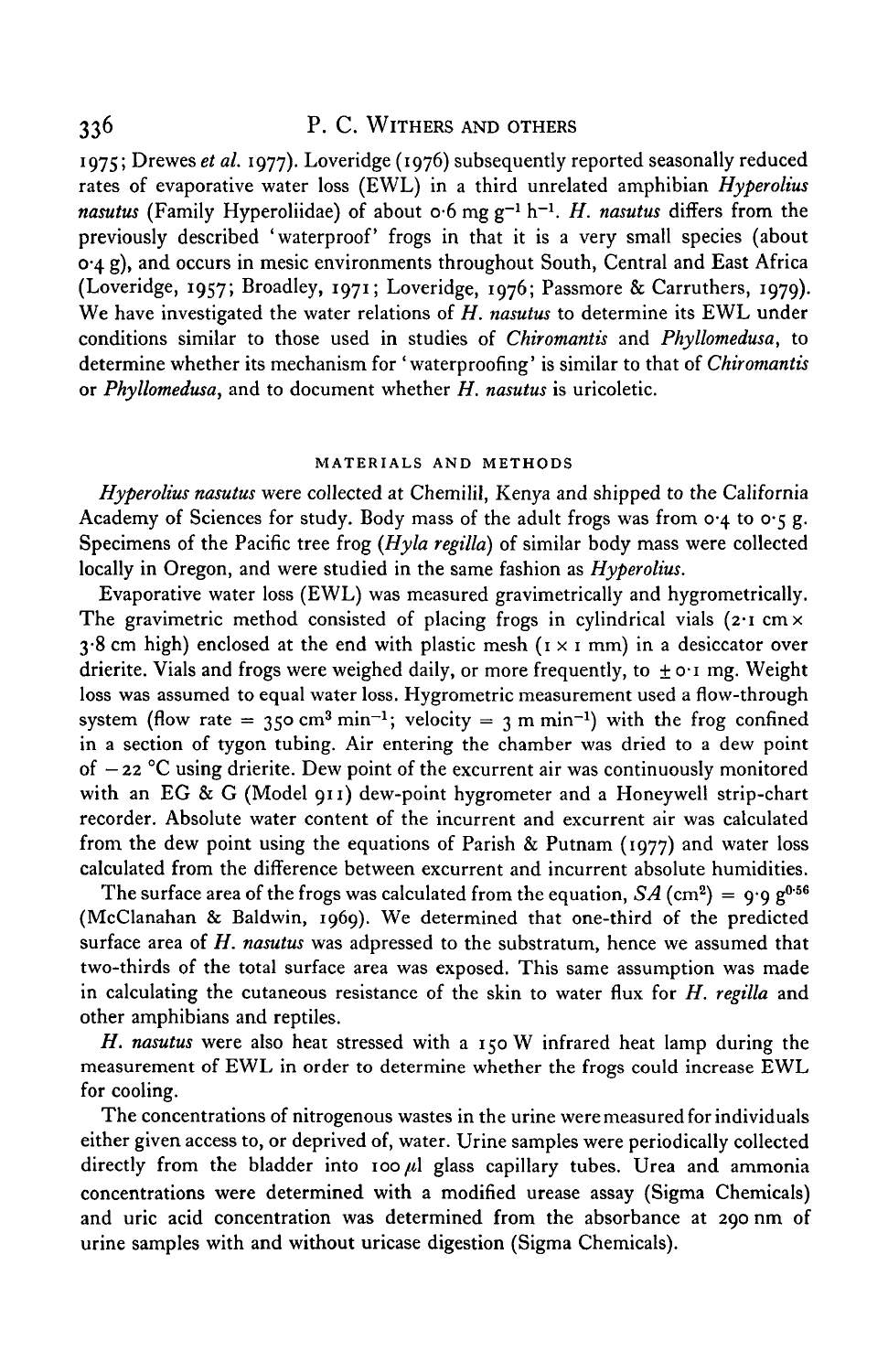*Water loss and nitrogen excretion in reed frogs* 337

Table 1. *Rates of total evaporative water loss (EWL) for* Hyperolius nasutus *and* Hyla regilla, *and calculated values for resistance of the skin to water flux, for frogs in still air with EWL measured gravimetrically, and for frogs in flowing air* ( $\sim 3$  m min<sup>-1</sup>) *with EWL measured with a dew-point hygrometer*

(Values are  $\bar{X}$ +standard error, with the number of observations. Values for EWL of a free water surface are included for comparison.)

|                                                             |                          | H. nasutus                          | H. regilla                           | Free water<br>surface |
|-------------------------------------------------------------|--------------------------|-------------------------------------|--------------------------------------|-----------------------|
| Mass-specific EWL (mg $g^{-1}$ h <sup>-1</sup> )            | Still air<br>Flowing air | $17 \pm 0.5(7)$<br>$4.5 \pm 1.5(6)$ | $28.5 \pm 1.8(6)$<br>$171 \pm 34(4)$ |                       |
| Surface-specific EWL (mg cm <sup>-2</sup> h <sup>-1</sup> ) | Still air                | 0.28                                | 4.8                                  | 4.6                   |
|                                                             | Flowing air              | 0.75                                | 28.5                                 | 45.7                  |
| Resistance (s $cm^{-1}$ )                                   | Still air                | 257                                 | 15.2                                 | 15.6                  |
|                                                             | Flowing air              | 96                                  | 2.0                                  | 1.6                   |

The integument was studied using frozen-section, paraffin and epon techniques. Frogs were frozen in liquid nitrogen and frozen-sectioned at  $12-24\mu$  in an AEC cryostat, and the sections were stained with Sudan III or IV (Chifelle and Putt's technique; Humason, 1972). Paraffin sections were prepared and stained with Hematoxylin and Eosin (Humason, 1972). Epon sections were also prepared and examined with light and transmission electron microscopy. Scanning electron microscopy was also employed.

#### RESULTS

*Evaporative water loss.* The rate of EWL was clearly higher for *Hyla regilla* than *Hyperolius nasutus* by a factor of 15-40, regardless of the method of measurement (Table 1; Figure 1), providing the reed frog assumed its typical 'hunched' posture which conceals the ventral surface. With the flow-through hygrometric system, the EWL increased rapidly to over 1000 mg  $g^{-1} h^{-1}$  whenever the ventral skin was exposed to the dry airstream (Fig. 1). The relative humidity of the chamber air for *H. nasutus* was normally  $\circ\%$ , but would have been about 20% for *H. regilla* because of their higher EWL.

*Hyperolius nasutus* were able to increase EWL from the dorsal skin by  $300 \times$ (to  $1350 \pm 88$  mg g<sup>-1</sup> h<sup>-1</sup>) when thermally-stressed with a radiant heat load. The colour and texture of the dorsal skin changed simultaneously with the increase in EWL due to glandular discharge of fluid as observed under a dissecting microscope.

Mass-specific EWL was converted to surface-area-specific EWL assuming that two-thirds of the predicted surface area was exposed to the airstream. *Hyperolius* had about one-twentieth the surface-area-specific EWL of *Hyla,* and a free water surface (Table 1). The cutaneous resistance to water flux (R; s cm<sup>-1</sup>) was calculated after Nobel (1974) as

$$
R = \Delta C_{\rm wv} / \text{EWL},
$$

where  $\Delta C_{\rm wv}$  is the water vapour concentration deficit (mg cm<sup>-3</sup>) and EWL is surfacearea-specific EWL (mg cm<sup>-2</sup> s<sup>-1</sup>). The cutaneous resistance for *H. nasutus* skin is pnly  $\frac{1}{10} - \frac{1}{20}$  that of *H. regilla* and a free water surface (Table 1).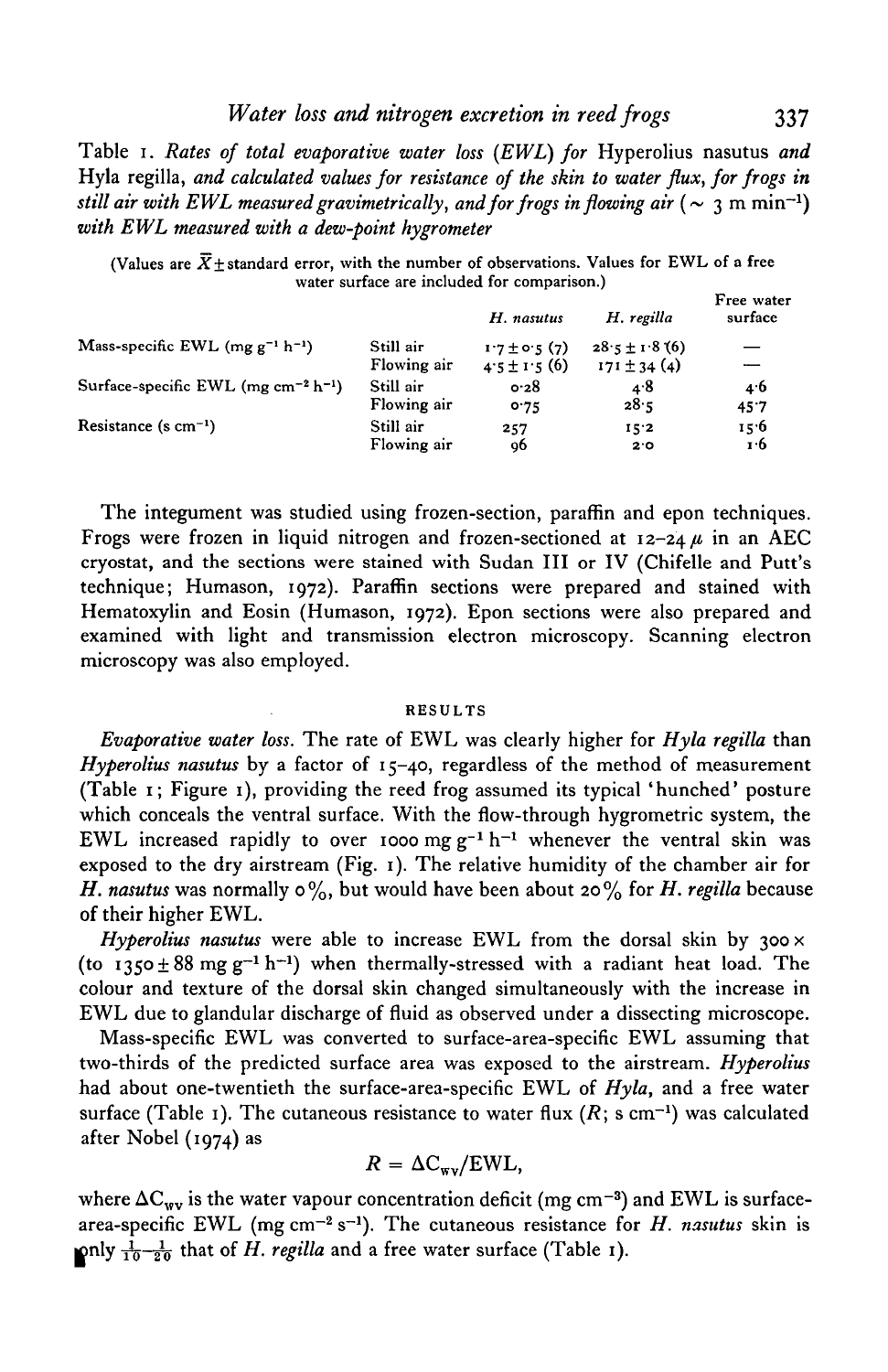

Fig. i. Dewpoint (°C) of excurrent air from animal chamber for a ' waterproof' *Hyperolius nasutus* and a typical anuran amphibian, *Hyla regilla.* • indicates activity by *Hyperolius nasutus* which exposed the ventral skin. Dewpoint of the incurrent air was about  $-20$  °C. Excurrent dewpoint of  $+20$  °C corresponds to approximately 1000 mg g<sup>-1</sup> h<sup>-1</sup> rate of evaporative water loss.

### Table *2. Millimolar concentrations and* % *partitioning of nitrogenous wastes in the bladder urine of* Hyperolius nasutus *and* Hyla regilla

(Values are  $\overline{X}$   $\pm$  standard error with the number of observations.)

|                                | <i>H. nasutus</i> $(n = 11)$ <i>H. regilla</i> $(n = 8)$ |               |  |
|--------------------------------|----------------------------------------------------------|---------------|--|
| Ammonia (mM)                   | $5.4 \pm 1.5$                                            | $2.3 \pm 1.2$ |  |
| Urea $(mM)$                    | $71.3 \pm 16$                                            | $90.2 \pm 12$ |  |
| Uric acid (mm)                 | $0.02 \pm 0.01$                                          | $0.00 + 0.02$ |  |
| N excreted as ammonia $(\%)$   | $3.6\%$                                                  | $1.1\%$       |  |
| N excreted as urea $(\%)$      | 96.3%                                                    | $98.6 \%$     |  |
| N excreted as uric acid $(\%)$ | $\mathbf{O} \cdot \mathbf{I}$ %                          | $0.3\%$       |  |

*Skin histology.* Frozen sections of *H. nasutus* skin, stained for lipids with Sudan III or IV, revealed neither a lipid layei nor lipid glands, nor was body wiping behaviour observed. Surface lipids were also discounted as a waterproofing mechanism by observing that swabbing the dorsal surface with acetone did not increase the EWL. The skin of *H. nasutus* has few melanophores, apparently no xanthophores although the frogs are bright green in colour, and a tight layer of flat iridophores. It is tempting to speculate that the tight iridophore layer confers the waterproofing properties of *H. nasutus,* but this hypothesis awaits further investigation.

*Nitrogenous waste products.* Initial observations of captive frogs revealed no obvious signs of urate deposition, in contrast to the conspicuous white or yellow urate past^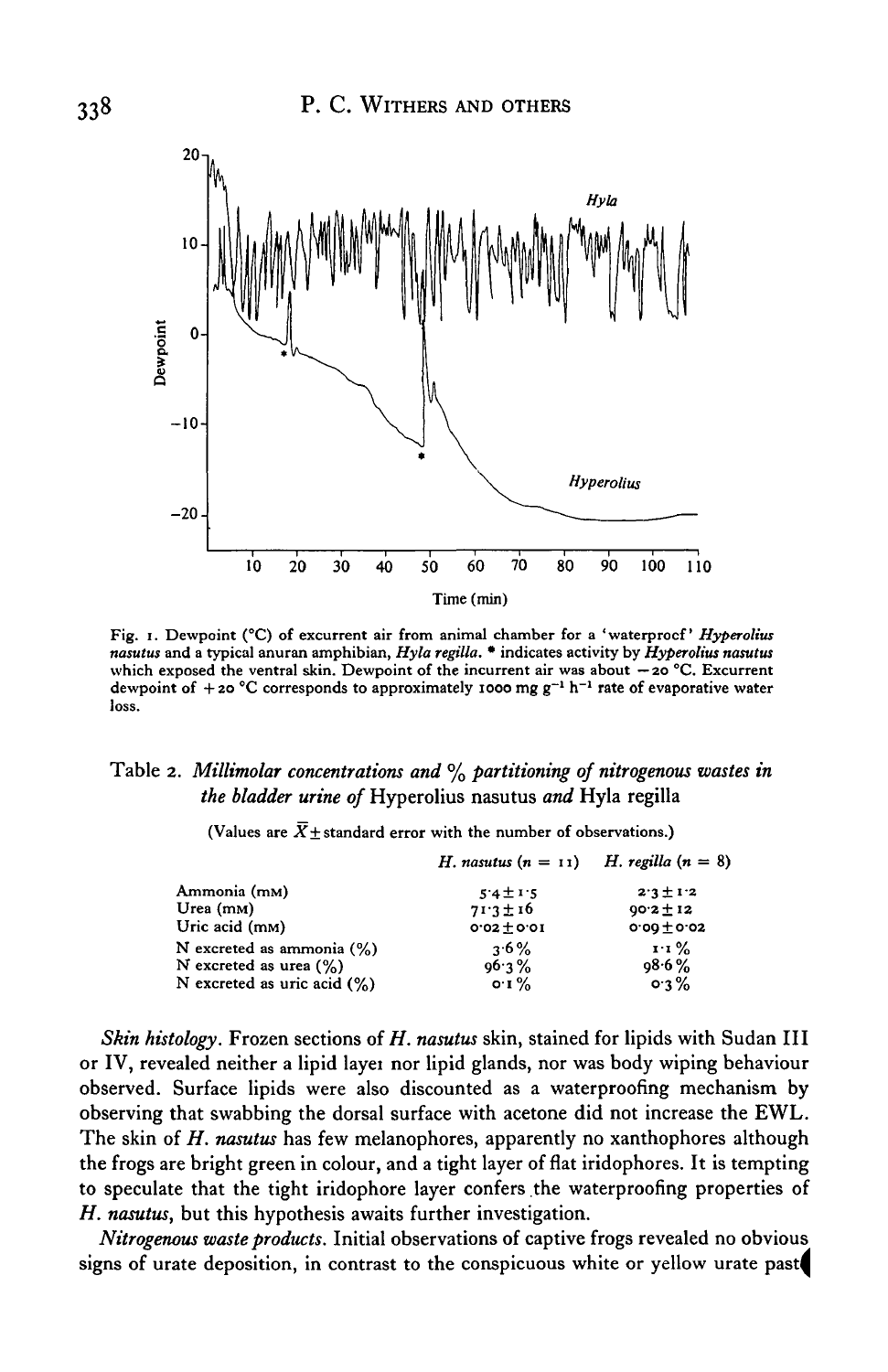

Fig. 2. Relationship between evaporative water loss (EWL; mg  $g^{-1}$  h<sup>-1</sup>) and body mass (g) for 'waterproof' frogs, *H. nasutus* (~ 0.4 g; present study), *Hyperolius marmoratus* (~ 1.2 g; Withers *et al.* in preparation), *Chiromantis xerampelina* (~ 35 g; Loveridge, 1970) and *Phyllomedusa* spp (Shoemaker & McClanahan, 197s). The regression equation for the  $\log_{10}$  - transformed data is  $\log$  EWL = 0.246 - 0.428 log BM ( $n = 7$ ;  $r^2 = 0.75$ ).

excreted by *Chiromantis* and *Phyllomedusa.* We analysed urine (collected directly from the bladders of hydrated and dehydrated *H. nasutus),* faecal pellets, and a discolouring substance which accumulated on their perching sites. Both *H. nasutus* and *Hyla regilla* excreted over  $95\%$  of their nitrogenous waste as urea, only  $1-4\%$ as ammonia, and even less ( $\langle 1 \frac{9}{0} \rangle$  as uric acid (Table 2). Only trace amounts of uric acid were detected in faecal pellets and faeces accumulated on the perching sites. There is therefore no evidence for substantial uricotely in this third taxon of ' waterproof' frogs.

#### DISCUSSION

The minimum EWL of *H. nasutus,* measured with the flow-through method  $(4.5 \text{ mg g}^{-1} \text{ h}^{-1}, \text{Table 1})$  was much greater than that for *Chiromantis* (0.44; Loveridge, 1970) and *Phyllomedusa* (o-6; Shoemaker *et al.* 1972), but *H. nasutus* is a smaller species with a higher surface-to-volume ratio The calculated surface-area-specific EWL was more similar, at  $\sigma$ -3- $\sigma$ -8 mg cm<sup>-2</sup> h<sup>-1</sup> for *H. nasutus* and  $\sigma$ -2 and  $\sigma$ -3 for *Chiromantis* and *Phyllomedusa* respectively. Other hyperoliids also have low EWL (Withers *et al.,* in preparation). A small (3-5 g) phyllomedusine, *P. hypochondrialis,* has a higher EWL than larger phyllomedusines ( $\sigma$  o mg g<sup>-1</sup> h<sup>-1</sup>) but has the same surface-area-specific rate ( $\frac{1}{2}$  mg cm<sup>-2</sup> h<sup>-1</sup>, calculated from Shoemaker & McClanahan, 1975). These values are not directly comparable to ours for *H. nasutus* since they were made at a lower flow rate and air velocity. Nevertheless, there is a clear lationship between EWL and body mass for 'waterproof' frogs (Fig. 2). Comparable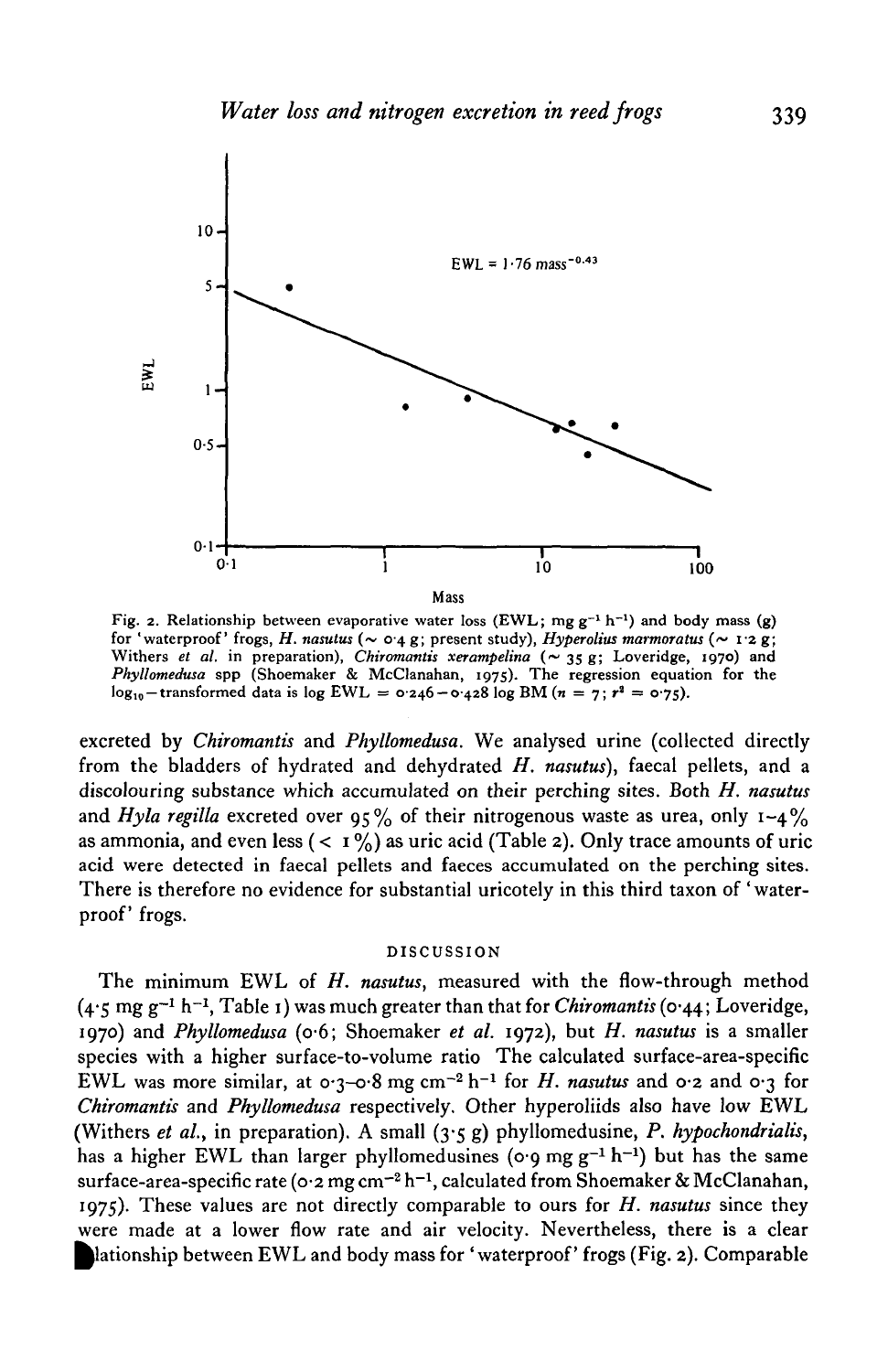# 340 P. C. WITHERS AND OTHERS

# Table 3. *Values for resistance of skin* (s cm"<sup>1</sup> ) *to water flux calculated for waterproof frogs, normal frogs, cocooned frogs and reptiles*

(Calculated after Nobel (1974) assuming that all water loss occurs via the skin for amphibians, but only cutaneous EWL was used in the calculation for reptiles.)

| Resistance |              |                                     |
|------------|--------------|-------------------------------------|
| Still air  | Flowing air  | Reference                           |
|            |              |                                     |
| 257        | 96           | Present study                       |
| 990        | 400          | Loveridge, 1970; Drewes et al. 1977 |
|            | 300          | Shoemaker et al. 1972               |
|            |              |                                     |
| 15         | 2            | Present study                       |
| 7          |              | Loveridge, 1970                     |
| 12         |              | Loveridge, 1970                     |
| 9          |              | Loveridge, 1970                     |
| 7          |              | Loveridge, 1970                     |
|            |              |                                     |
| 190        | 190          | Loveridge & Withers, 1981           |
|            | 40           | Loveridge & Craye, 1979             |
|            | 457          | Ruibal & Hillman (1981)             |
|            | 163          | McClanahan et al. 1976              |
|            |              |                                     |
| 521        |              | Dawson et al. 1966                  |
| 198        |              | Dawson et al. 1966                  |
| 248        |              | Dawson et al. 1966                  |
| 1360       |              | Bentley & Schmidt-Nielsen, 1966     |
| 370        |              | Bentley & Schmidt-Nielsen, 1966     |
| 565        |              | Claussen, 1967                      |
| 1080       |              | Claussen, 1967                      |
| 16         | $\mathbf{z}$ | Present study                       |
|            |              |                                     |

surface-area-specific rates of EWL for *Hyla* and a free water surface are much greater at about  $4.7$  mg cm<sup>-2</sup> h<sup>-1</sup>, or 10-20 x that of *H. nasutus* (Table 1).

Surface-area-specific rates of minimum EWL were converted to resistance (calculated after Nobel, 1974) to compare skin permeability in a variety of amphibians and reptiles. Direct comparisons of cutaneous resistance are only approximations because of variations in technique among investigators and because of various assumptions in calculating resistance (e.g. exposed surface area). Nevertheless, the dorsal skins of *Hyperolius, Chiromantis* and *Phyllomedusa* clearly have high resistances similar to that of many desert reptiles, and  $10-40 \times$  greater than those for the skin of other amphibians and a free water surface (Table 3). Some aestivating amphibians form cocoons and thereby gain high values for cutaneous resistance to water flux (Table 3), but this is not possible during activity.

*H. nasutus* ventral skin, which is normally kept adpressed to the substratum, has a low resistance to water flux, as demonstrated by the rapid and marked increase in EWL when the ventral skin is exposed (Fig. 1). A similar disparity in EWL for dorsal and ventral skin has been reported for *Chiromantis* (Drewes *et al.* 1977) but not for *Phyllomedusa,* which covers its entire body surface area with lipid secretion, using complex behaviour patterns (Blaylock, Ruibal & Platt-Aloia, 1976).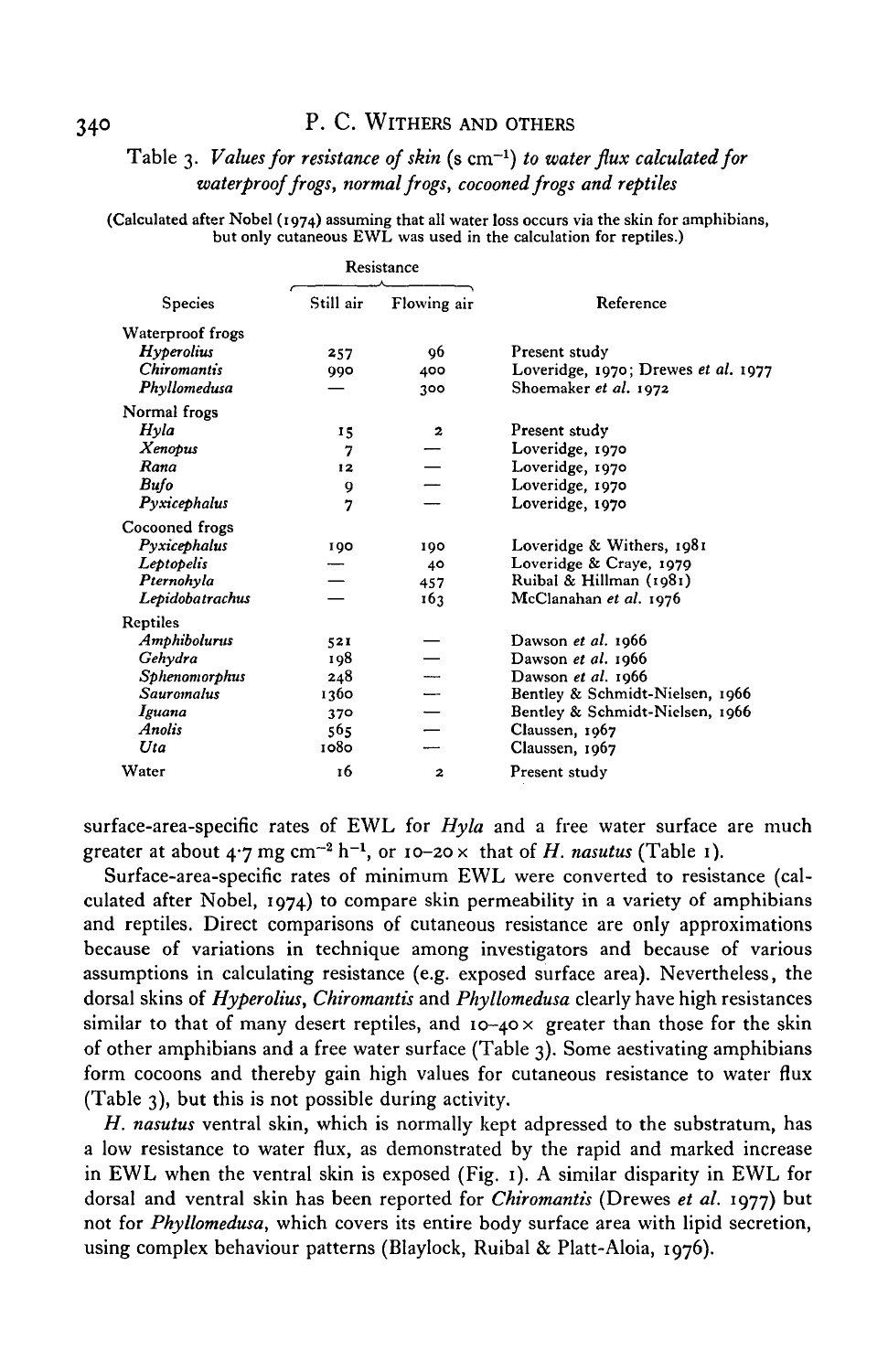#### *Water loss and nitrogen excretion in reed frogs* 341

All *H. nasutus* individuals did not have the same EWL, when it was determined gravimetrically. Some individuals dehydrated at rates comparable to *H. regilla* and succumbed to dehydration after about  $40\%$  loss of body mass. Others showed a marked decline in EWL during dehydration. Loveridge (1976) also reported wide variations in EWL between 'summer' and 'winter' *H. nasutus.* However, we cannot exclude alteration in locomotor activity, and exposure of the ventral surface as an explanation for this variable and high EWL, since the ventral skin is not 'waterproof'. With the hygrometric method, a  $1-2$  h period was required for the minimum EWL to be attained, even if the frog was not active. This may reflect the time required for evaporation of water from the thin hydrated mucous film on the skin, and from whatever high resistance barrier to water loss presumably lies within the skin (see also Zucker, 1980 for comparable reptile data). Consequently, it is not clear from our study whether *H. nasutus* has the capacity to alter the permeability of its dorsal skin to water, as Loveridge's (1970) data indicate on a seasonal basis.

The thermoregulatory response to radiative heat loading of *H. nasutus* is a marked increase in EWL, a similar response to that of other 'waterproof' frogs, *Chiromantis petersi* (Hillman & Putnam, unpublished), *Phyllomedusa* (Shoemaker, 1980) and normal amphibians (Lillywhite, 1971; Lillywhite & Licht, 1975). The mechanism for increased EWL in many of these instances is presumably through mucous gland discharge. *Phyllomedusa sauvagei* also increases EWL when heat-stressed, but the mechanism involves a temperature-dependent change in the properties of the cutaneous lipids (McClanahan, Stinner & Shoemaker, 1978).

The mechanism for reduction of EWL from *H. nasutus* is unclear. Microscopic examination of the skin revealed no lipid glands or lipid layers, no wiping behaviour was observed, and EWL was not increased if the frogs were washed with acetone. In contrast, *Phyllomedusa* is 'waterproof' by virtue of a waxy secretion which is wiped over the entire body surface, with stereotyped wiping behaviour (Blaylock *et al.* 1976). Washing with acetone does increase the EWL of *Phyllomedusa* (V. H. Shoemaker, personal communication). Theskinof *H.nasutushas* a tight layer of stacked iridophores, and it is tempting to speculate that this confers the waterproofing properties. A stacked iridophore layer has been implicated as the waterproofing mechanism for *Chiromantis* (Drewes *et al.* 1977). Nevertheless, the hypothetical role of iridophore layers in reducing EWL is at present circumstantial and remains to be verified.

Xeric *Chiromantis* and *Phyllomedusa* are in many respects ecological equivalents in Africa and South America. Both inhabit dry woodland savannah and are waterproof, uricotelic, and similar in body mass. Low EWL and uricotely are clearly useful adaptations in their habitats. In contrast, *Hyperolius nasutus* and congeners are much smaller frogs, and are found near permanent water, often perching on reeds during the daytime (Passmore & Carruthers, 1979). Such an exposed perching site poses a marked dehydrational threat to small amphibians. Dehydration tolerance of *H. nasutus* is typical of most amphibians at about 40% loss of body mass at a critical activity point. *H. nasutus* have large bladders and can store up to about  $26\%$  of their body mass as urine  $(\pm 3\%; n = 5)$ . *H. nasutus*, which could perch in l, dry air for about 7 days, or about 3 days in a 3 m min<sup>-1</sup> breeze with no bladder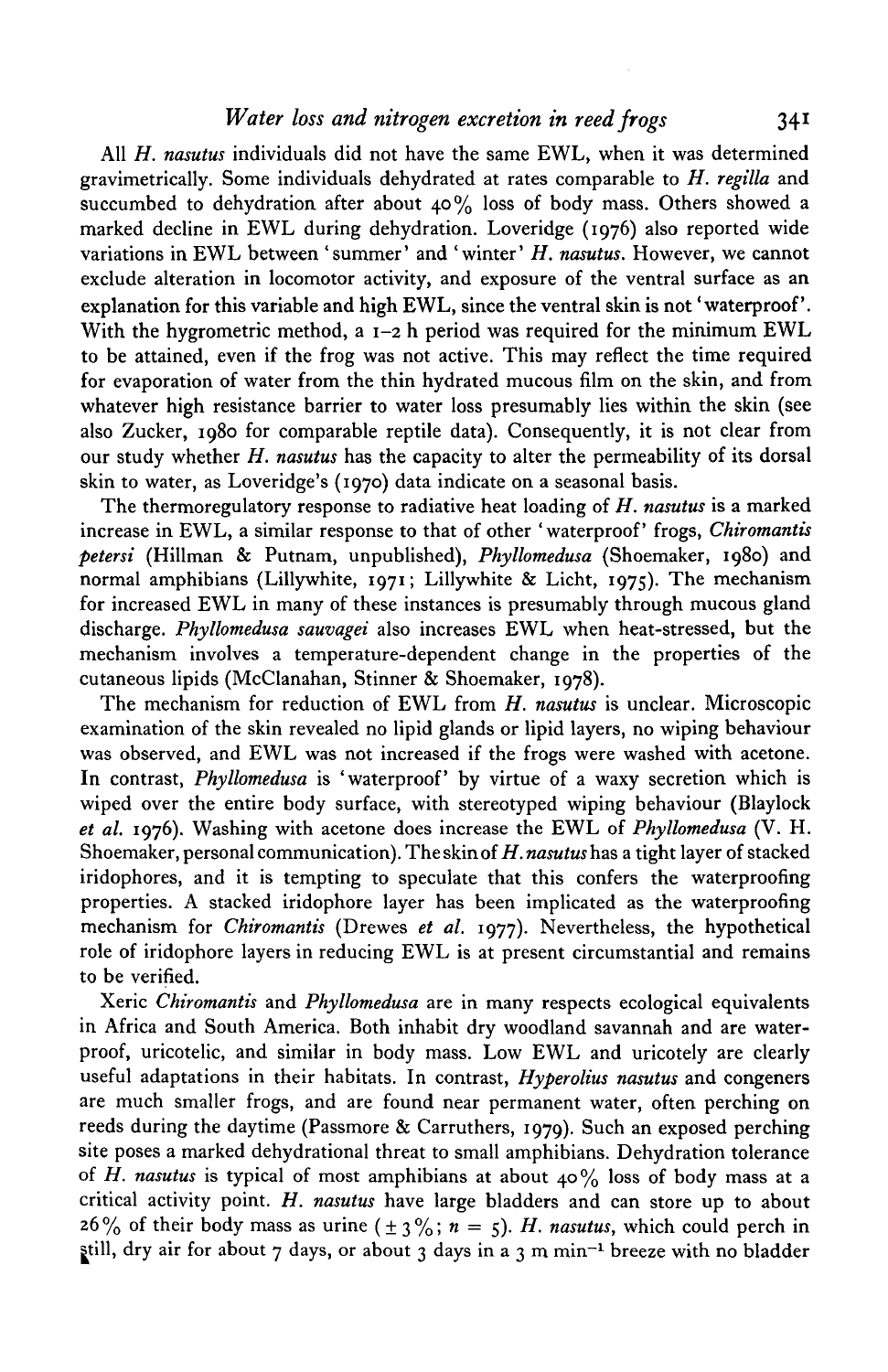# 342 P. C. WITHERS AND OTHERS

reserves, would have corresponding survival times of about  $I_4$  and  $\zeta$  days respectively if the bladders were initially full. If the reed frogs were not 'waterproof', the respective times would be 11 and 2 h with no bladder stores, and 20 and 3 h with full bladders. The low EWL of *H. nasutus* therefore profoundly influences important aspects of its ecology such as potential time spent perching relative to time spent hidden and inactive when they are presumably incapable of feeding.

It is not surprising that *H. nasutus* is not uricoletic, despite its being 'waterproof, in view of the relatively short time it can survive dehydration. The body fluid urea concentration of hydrated *H. nasutus* was about 40 mM, and urea accumulated at a rate of about 23 mm  $g^{-1}$  day<sup>-1</sup>, which is similar to that in other amphibians (Shoemaker & McClanahan, 1980). Nitrogenous wastes could therefore accumulate in the body fluids of *H. nasutus* for over 14 days without rising to lethal levels, assuming similar urea tolerance to other amphibians of about 400 mM (Cleworth, 1967). Since *H. nasutus* apparently has to rehydrate more frequently than every 14 days, there would be little selective pressure for the evolution of uricotely, particularly as uricotely imposes a greater energetic load than ureotely. Similarly, the small mesic *Phyllomedusa hypochondrialis* has about the same surface-area-specific EWL as its larger congeners, but excretes less of its nitrogen wastes as uric acid  $(25\%)$  than *P. pailona* and *P. iherengi* (45%) and *P. sauvagei* (80%; Shoemaker & McClanahan, 1975)- Cocoon-forming frogs have a markedly reduced EWL, similar to that of the

'waterproof' frogs, and are not uricotelic during their dormant periods (McClanahan *et al.* 1976; Loveridge & Withers, 1981). The low rates of urea synthesis during dormancy (McClanahan *et al.* 1976; Loveridge & Withers, 1981) also prevents the lethal accumulation of urea. Consequently, there seems to be no selective advantage for uricotely in these cases either.

We thank Leo G. Hoevers for collecting and shipping the specimens of *H. nasutus.* Financial assistance was provided by a P.S.U. Research and Publications grant to P. C. Withers.

#### REFERENCES

BENTLEV, P. J. & SCHMIDT-NIELSEN, K. (1966). Cutaneous water loss in reptiles. *Science, N.Y.* **151,** "547-1549- BLAYLOCK, L. A., RUIBAL, R. & PLATT-ALOIA, K. (1976). Skin structure and wiping behavior of

phyllomedusine frogs. *Copeia* 1976, 283-295.<br>BROADLEY, D. G. (1971). The reptiles and amphibians of Zambia. *Puka* 6, 1-143.

CLAUSSEN, D. L. (1967). Studies of water loss in two species of lizards. *Biochem. Physiol.* 20, 115-130.<br>CLEWORTH, D. R. (1967). A comparative study on the effects of urea on contraction in skeletal muscle.

Unpubl. Ph.D. Dissertation. University of California, Los Angeles. DAWSON, W. R., SHOEMAKER, V. H. & LICHT, P. (1966). Evaporative water losses of some small Australian lizards. *Ecology* 47, 589-594. DREWES, R. C, HILLMAN, S. S., PUTNAM, R. W. & SOKOL, O. (1977). Water, nitrogen and ion balance

in the African treefrog, Chiromantis petersi Boulenger (Anura: Rhacophoridae), with comments on<br>the structure of the integument. J. comp. Physiol. 116, 257–267.<br>HUMASON, G. L. (1972). Animal Tissue Techniques. San Francisc

evaporative water loss in the frog, *Rana catesbiana. Z. vergl. Physiol.* 73, 84—104. LILLYWHITE, H. B. & LICHT, P. (1975). A comparative study of the integumentary mucous secretions

in amphibians. *Comp. Biochem. Physiol.* **51** A, 937-941.